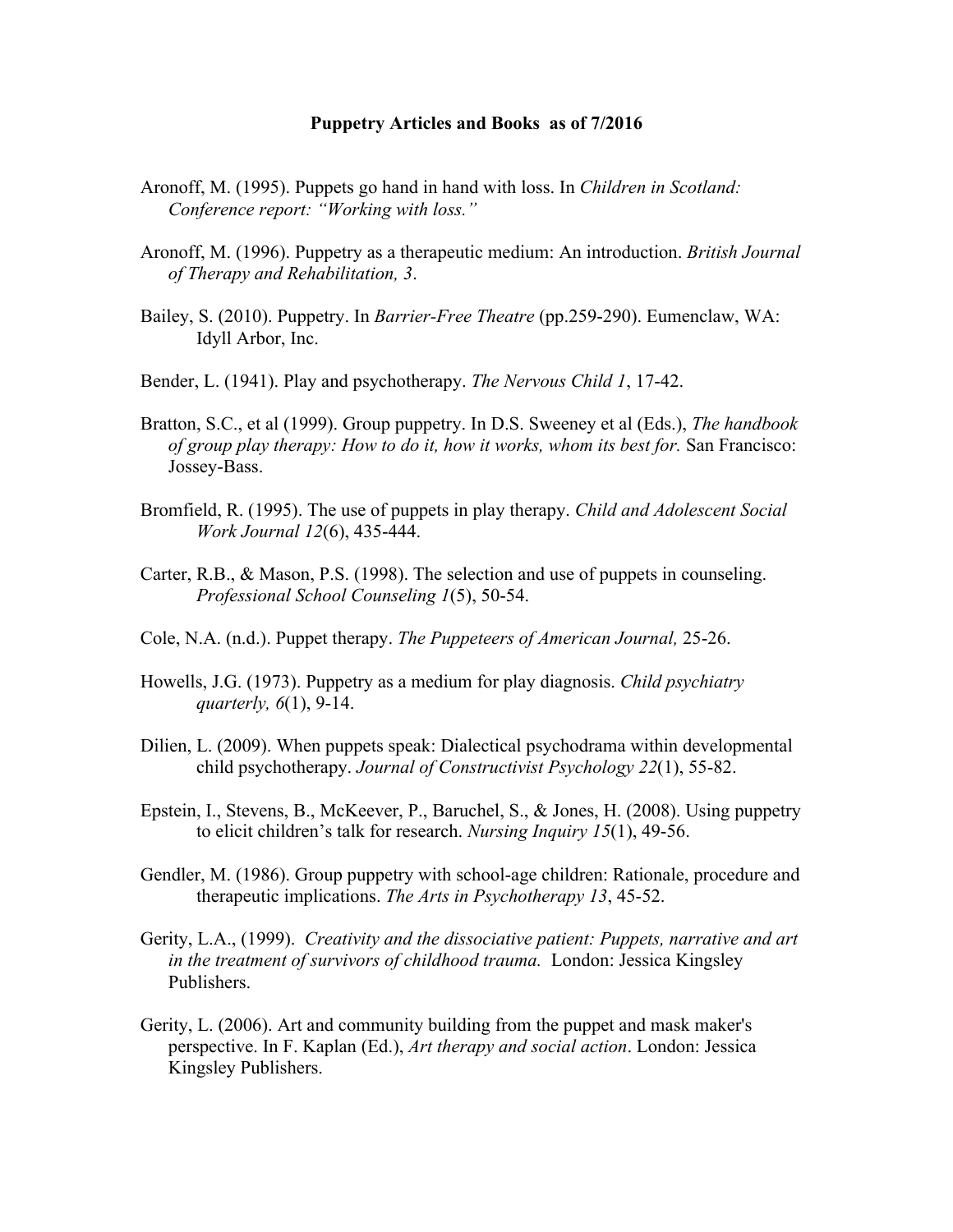- Grossman, J.S. (1952). *How to use hand puppets in group discussions.* New York: Play School Association.
- Irwin, E.C. (1980). The projective value of puppets. In R. Herink (Ed.), *Psychotherapy handbook.* NY: New American Library.
- Irwin, E.C. (1985). Puppets in therapy: An assessment procedure. *Journal of Psychotherapy, 34*(3) 289-400.
- Irwin, E.C. (1991). The use of a puppet interview to understand children. In C.E. Schaefer, K. Gitllin, & A. Sandgrund (Eds.), *Play diagnosis and assessment* (pp.617- 635). New York: John Wiley & Sons.
- Irwin, E.C. (1993). Using puppets for assessment. In C.E. Shaefer (Ed.), *Play therapy techniques.* Northvale, NJ: Jason Aronson.
- Irwin E.C. (2000). The use of a puppet interview to understand children. In *Play diagnosis and assessment* (pp. 682-703). New York: Wiley.
- Irwin, E.C. (2002). Using puppets for assessment. In C.E. Schaefer & D. Cangelosi (Eds.). *Play therapy techniques,*  $2^{nd}$  *ed.* (pp.101-113). Northvale, NJ: Jason Aronson, Inc.
- Irwin, E.C., & Malloy, E.P. (1975). Family puppet interview. *Family Process, 14*(2), 179-191.
- Irwin, E.C., & Malloy, E.P. (1980). Family puppet interview. In J.G. Howells (Ed.), *Advances in family psychiatry, Vol. 1* (pp.191-203). New York: International Universities Press.
- Irwin, E.C., & Shapiro, M. (1975). Puppetry as a diagnostic and therapeutic tool. In I. Jakab (Ed.), *Transcultural aspects of Art: Art and psychiatry,* Vol. 4 (pp.86-94). Basel: Karger Press.
- James, R.K., & Myers, R. (1987). Puppets: The elementary school counselor's right or left arm. *Elementary School Guidance & Counseling*, 292-299.
- Jenkins, R.L. (2002). Finger puppets and mask making. In. C.E. Schaefer & D. Cangelosi (Eds.). *Play therapy techniques, 2nd ed.* (pp. 115-122). Northvale, NJ: Jason Aronson, Inc.
- Katz, A., Hadas, R., Beck, T., Benjamin, J., & Scharf, S. (2004). When patients run the show: The Sderot Psychiatric Center's puppet theatre. *Israel Journal of Psychiatry and Related Sciences 41*(1), 61-66.

Landy, R.J. (1984). Puppets, dolls, objects, masks, and make-up. *Journal of Mental*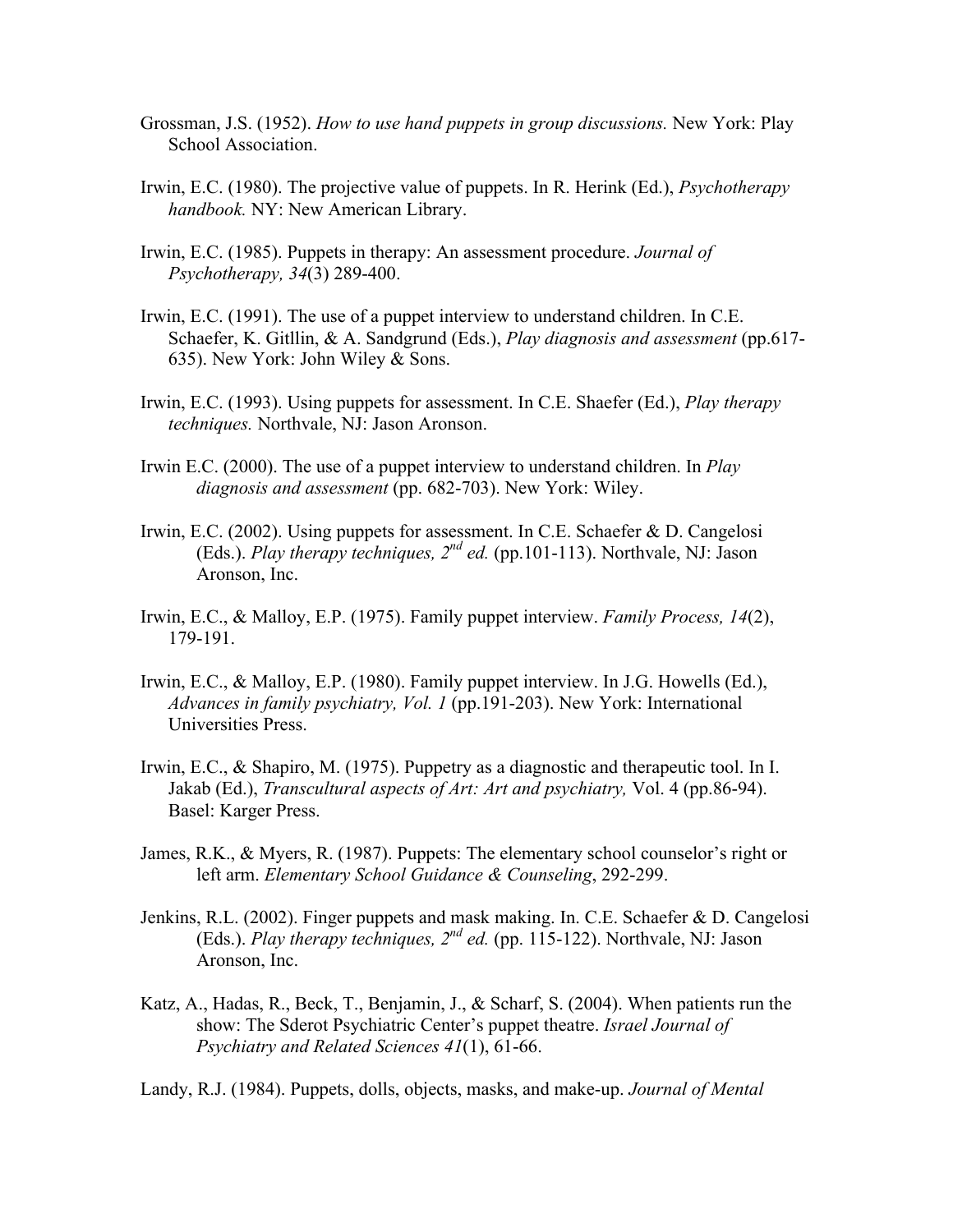*Imagery, 8*(1), 79-90.

- Lawry, L. (1951). The use of puppets in child psychotherapy. *British Journal of Medical Psychology, 24*, 206-214.
- Linn, S., Beardslee, W., & Patenaude, A.F. (1986). Puppet therapy with pediatric bone marrow transplant patients. *Journal of Pediatric Psychology 11*(1), 37-46.
- Lyle, J. (1941). The therapeutic value of puppets. *Bulletin of the Menninger Clinic, 5*, 223-226.
- Marshall, K. (2013). *Puppetry in dementia care: Connecting through creativity and joy.*  London: Jessica Kingsley Publishers.
- Pelicand, J., Gagnayre, R., Sandrin-Berthon, B., & Aujoulat, I. (2006). A therapeutic education programme for diabetic children: Recreational, creative methods, and use of puppets. *Patient Education and Counseling 60*, 152-163.
- Phillips, M.E. (1996). Looking back: The use of drama and puppetry in occupational therapy during the 1920's and 1930's. *American Journal of Occupational Therapy, 50*(3), 229- 233.
- Ross, P.P.T. (1977). A diagnostic technique for assessment of parent-child and family interaction patterns: Family puppet technique for therapy with families with young children. *Family Therapy 4*(2), 129-142.
- Salmon, K. (2006). Toys in clinical interviews with children: Review and implications for practice. *Clinical Psychologist 10*(2), 54-59.
- Salmon, M.D., & Sainato, D.M. (2009). Beyond Pinocchio: Puppets as teaching tools in inclusive early childhood classrooms. *Young Exceptional Children 3*(3), 12-19.
- Sattem, L. (1990). Suicide prevention in elementary schools. *Death Studies 14*, 329-346.
- Shapiro, D.E. (1995). Puppet modeling technique for children undergoing stressful medical procedures: Tips for clinicians. *International Journal of Play Therapy*, *4*(2), 31-39.

Smith, C.A. (1979). Puppetry and problem-solving skills. *Young Children,* March, 4-11.

Steinhardt, L. (1994). Creating the autonomous image through puppet theatre and art therapy. *The Arts in Psychotherapy 21*(3), 205-218.

Weiss, F (1997). The field of wings: Puppetry as therapy from an object relations point of view and incorporating field psychology. In A. Robbins (Ed.), *Therapeutic presence: Bridging expression and form.* London: Jessica Kingsley Publisher.